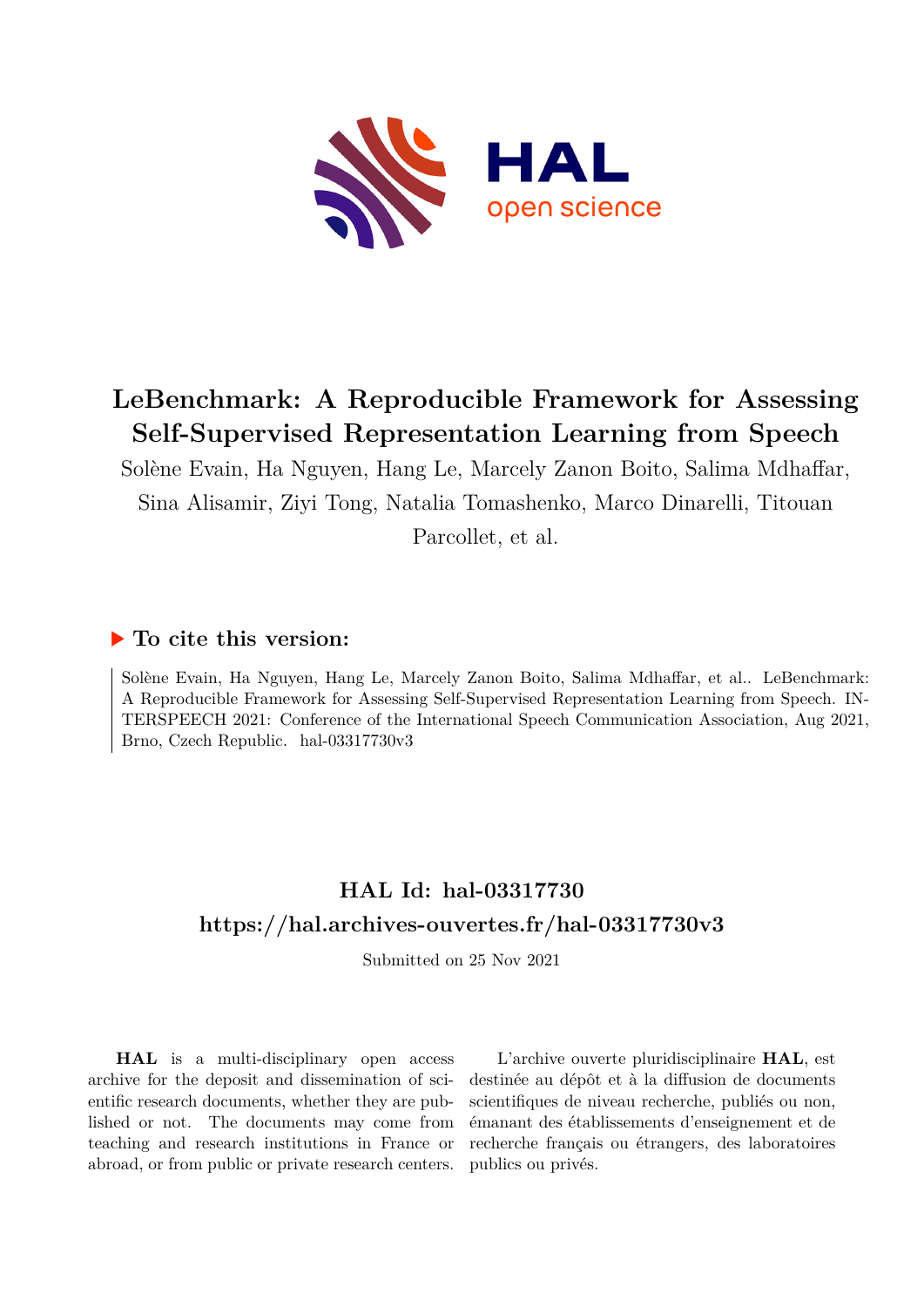## *LeBenchmark*: A Reproducible Framework for Assessing Self-Supervised Representation Learning from Speech

*Solène Evain<sup>1,∗</sup>, Ha Nguyen<sup>1,2,∗</sup>, Hang Le<sup>1,∗</sup>, Marcely Zanon Boito<sup>1,</sup>\*, Salima Mdhaffar<sup>2,</sup>\*, Sina Alisamir*<sup>1</sup>,<sup>3</sup> *, Ziyi Tong*<sup>1</sup> *, Natalia Tomashenko*<sup>2</sup> *, Marco Dinarelli*<sup>1</sup>,<sup>∗</sup> *, Titouan Parcollet*<sup>2</sup>,<sup>∗</sup> *,* Alexandre Allauzen<sup>4</sup>, Yannick Estève<sup>2</sup>, Benjamin Lecouteux<sup>1</sup>, François Portet<sup>1</sup>, Solange Rossato<sup>1</sup>, *Fabien Ringeval*<sup>1</sup> *, Didier Schwab*<sup>1</sup> *and Laurent Besacier*<sup>1</sup>,<sup>5</sup>

> <sup>1</sup>Univ. Grenoble Alpes, CNRS, Inria, G-INP, LIG, France <sup>2</sup>LIA, Avignon Université, France  ${}^{3}$ Atos, Échirolles, France <sup>4</sup>ESPCI, CNRS LAMSADE, PSL Research University, France <sup>5</sup>Naver Labs Europe, France <sup>∗</sup>Equal contributors

yannick.esteve@univ-avignon.fr, francois.portet@univ-grenoble-alpes.fr

## Abstract

Self-Supervised Learning (SSL) using huge unlabeled data has been successfully explored for image and natural language processing. Recent works also investigated SSL from speech. They were notably successful to improve performance on downstream tasks such as automatic speech recognition (ASR). While these works suggest it is possible to reduce dependence on labeled data for building efficient speech systems, their evaluation was mostly made on ASR and using multiple and heterogeneous experimental settings (most of them for English). This questions the objective comparison of SSL approaches and the evaluation of their impact on building speech systems. In this paper, we propose *LeBenchmark*: a reproducible framework for assessing SSL from speech. It not only includes ASR (high and low resource) tasks but also spoken language understanding, speech translation and emotion recognition. We also focus on speech technologies in a language different than English: French. SSL models of different sizes are trained from carefully sourced and documented datasets. Experiments show that SSL is beneficial for most but not all tasks which confirms the need for exhaustive and reliable benchmarks to evaluate its real impact. *LeBenchmark* is shared with the scientific community for reproducible research in SSL from speech.

Index Terms: Self-Supervised Representation Learning, ASR, SLU, Speech Translation, Automatic Emotion Recognition.

## 1. Introduction

Self-Supervised Learning (SSL) based on huge unlabeled data has been explored successfuly for image processing [1, 2] and Natural Language Processing (NLP) [3]. Recently, pioneering work investigated SSL from speech, and successfully improved performance on downstream tasks such as speech recognition in low-resource scenarios [4, 5]. One observation that can be made about those recent studies on SSL for speech is that, as common benchmarks are not experimented, comparison of different SSL approaches are difficult to make. In addition, contributions have mostly been done on English, with a few recent studies related to multilingual SSL [6, 7]. We propose to remedy these shortcomings by providing a reproducible benchmark<sup>1</sup> that includes:

- a large and heterogeneous collection of French speech utterances (read, prepared, and spontaneous);
- pre-trained SSL models learnt on collections of 1k and 3k hours of French speech;
- assessments on Speech Recognition (ASR), Spoken Language Understanding (SLU), Speech Translation (AST) and Emotion Recognition (AER) in French.

## 2. Background

Most deep learning methods highly rely on large quantities of labeled training data. Particularly, current acoustic models require thousands of hours of transcribed speech to achieve stateof-the-art performance. However, this requirement cannot be fullfiled by the majority of the nearly 7,000 languages spoken worldwide. To overcome this, SSL has been recently proposed as an interesting alternative for data representation learning, as it requires less or no annotated data. Such learnt representations have been very successful in vision [1, 2] and NLP [3, 22]. Selfsupervised learning from speech consists of resolving *pseudotasks*, which do not require human annotation, as a pre-training for the real tasks to solve. These *pseudo-tasks* target predicting the next samples, or solving ordering problems. For instance, Autoregressive Predictive Coding (APC) considers the sequential structure of speech and predicts information about a future frame [23, 24], whereas Contrastive Predictive Coding (CPC) distinguishes a future speech frame from distractor samples [4, 25], which is an easier learning objective compared to APC. Such representations have been shown to improve performance in several speech tasks [26], while being less sensitive to domain and/or language mismatch [5]. It has also been shown that features extracted through a CPC pre-training can be transfered to other languages, with performance being on par or superior to a supervised pre-training [27].

## 3. Gathering a Large and Heterogeneous Speech Collection in French

Recently, large multilingual corpora that include French have been made available, such as MLS [17] (1,096 h), or voxpopuli [7] (+4,500 h). However, these are restricted to either read or well-prepared speech, failing to provide diversity in

<sup>1</sup><https://github.com/LeBenchmark/>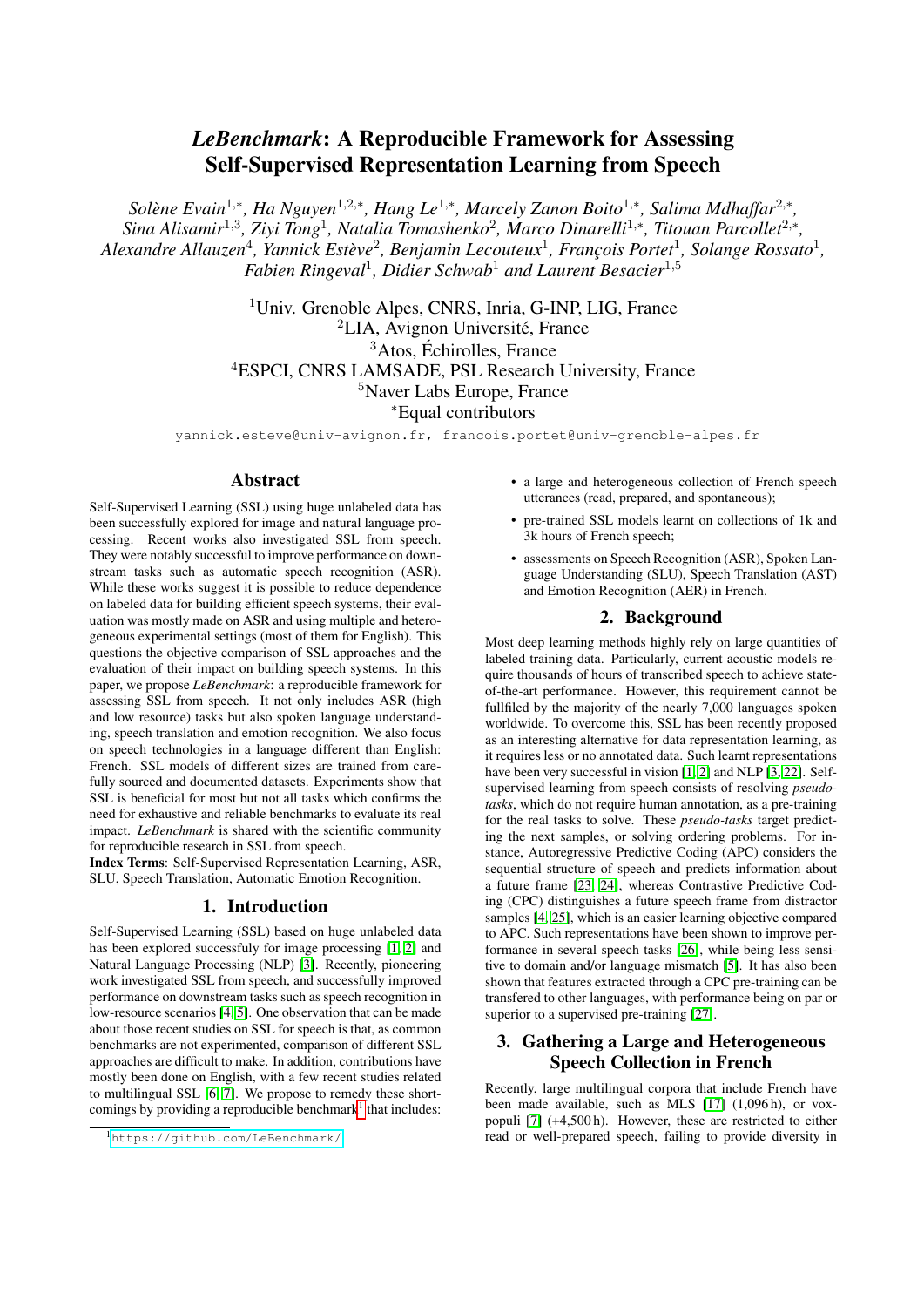Table 1: *Statistics for the speech corpora used to train SSL models according to gender information (male / female / unknown). The small dataset (1k hours) is from MLS only, and the medium dataset (2.9k hours) is from all of them; duration: hour(s):minute(s).*

| Corpus                                    | # Utterances                            | <b>Duration</b>                        | # Speakers               | <b>Mean Utt. Duration</b>      | Speech type                 |
|-------------------------------------------|-----------------------------------------|----------------------------------------|--------------------------|--------------------------------|-----------------------------|
| African Accented<br>French <sup>[8]</sup> | 16,402<br>373 / 102 / 15,927            | 18:56<br>$-/-/18:56$                   | 232<br>48/36/148         | 4s<br>$-1-1-$                  | Read                        |
| Att-Hack [9]                              | 36.339<br>16,564 / 19,775 / 0           | 27:02<br>12:07 / 14:54 / 0:00          | 20<br>9/11/0             | 2.7s<br>$2.6 s / 2.7 s / -$    | Acted<br>Emotional          |
| CaFE $[10]$                               | 936<br>468/468/0                        | 1:09<br>0:32/0:36/0:00                 | $\overline{12}$<br>6/6/0 | 4.4s<br>$4.2 s / 4.7 s / -$    | Acted<br>Emotional          |
| CFPP2000* [11] [12]                       | 9853<br>166 / 1,184 / 8,503             | 16:26<br>0:14/1:56/14:16               | 49<br>2/4/43             | 6.0 s<br>5.0 s / 5.0 s / 6.0 s | Spontaneous                 |
| ESLO <sub>2</sub> [13], [14]              | 62.918<br>30,440 / 32,147 / 331         | 34:12<br>17:06 / 16:57 / 0:09          | 190<br>68/120/2          | 1.9s<br>2.0 s / 1.9 s / 1.7 s  | Spontaneous                 |
| $EPAC**$ [15]                             | 623,250<br>465,859 / 157,391 / 0        | 1.626:02<br>1,240:10 / 385:52 / 0:00   | 1.935<br>$-1$ – $1$ –    | 9s<br>$-1-1-$                  | Radio<br><b>Broadcasts</b>  |
| <b>GEMEP</b> [16]                         | 1.236<br>616/620/0                      | 0:50<br>0:24/0:26/0:00                 | 10<br>5/5/0              | 2.5s<br>$2.4 s / 2.5 s / -$    | Acted<br>Emotional          |
| MLS French [17]                           | 263055<br>124,590 / 138,465 / 0         | 1.096:43<br>520:13/576:29/0:00         | 178<br>80/98/0           | 15.0s<br>$15.0 s / 15.0 s / -$ | Read                        |
| MPF [18], [19]                            | 19.527<br>5,326 / 4,649 / 9,552         | 19:06<br>5:26/4:36/9:03                | 114<br>36/29/49          | 3.5s<br>3.7 s / 3.6 s / 3.4 s  | Spontaneous                 |
| PORTMEDIA (French) [20]                   | 19,627<br>9,294/10,333/0                | 38:59<br>19:08 / 19:50 / 0:00          | 193<br>84/109/0          | 7.1s<br>$7.4 s / 6.9 s / -$    | Acted telephone<br>dialogue |
| TCOF (Adult s) [21]                       | 58,722<br>10,377 / 14,763 / 33,582      | 53:59<br>9:33 / 12:39 / 31:46          | 749<br>119/162/468       | 3.3s<br>3.3 s / 3.1 s / 3.4 s  | Spontaneous                 |
| ALL                                       | 1,111,865<br>664,073 / 379,897 / 67,895 | 2,933:18<br>1,824:53 / 1034:15 / 74:10 |                          |                                |                             |

\*version without the CEFC corpus v2.1, 02/2021; \*\*speakers are not uniquely identified.

the speech samples, such as accented, spontaneous and/or affective speech. As a consequence, SSL models trained only on these corpora may present poor generalisation abilities on spontaneous or affective speech. In this work, we gathered a large variety of speech corpora in French that cover different accents (MLS, African Accented Speech, CaFE), acted emotions (GEMEP, CaFE, Att-Hack), telephone dialogues (PORT-MEDIA), read (MLS, African Accented French) and spontaneous sentences (CFPP2000, ESLO2, MPF, TCOF), as well as broadcast speech (EPAC). Compared to MLS and Voxpopuli, our dataset is more diverse, carefully sourced and contains detailed metadata (speech type, and speaker gender), which would facilitate future fine-grained analysis of SSL such as training gender/style specific models. Moreover, our dataset has a more realistic representation of speech turns in real life, compared to MLS (see average utterance duration per speaker in Table 1). We detail below the necessary steps for producing the dataset whose statistics are reported in Table 1.

Pre-processing for SSL training Audio recordings were segmented using time stamps from speech transcriptions. We also retrieved, when available, speaker labels and gender information. Following [28], we removed utterances shorter than 1 s, and longer than 30 s. Finally, when necessary, audio segments were converted to mono PCM files using 16 bits and a sampling frequency of 16 kHz.

Final dataset To the best of our knowledge, this is the very first study that explores such a diverse and large ensemble of datasets for SSL training. It includes 2,933 h of speech, from which 1,115 h is read speech, 1,626 h broadcast speech, 124 h spontaneous speech, 38 h acted telephone dialogues, and 29 h acted emotional speech. Regarding gender, we collected 1,824 h of speech from male speakers, 1,034 h from female speakers, and 74 h from unknown gender. This full corpus is refered as *medium*, and the subset made of MLS only is refered as *small*.

## 4. Training SSL Models

*LeBenchmark* provides four Wav2Vec2.0 models [28] pretrained on the gathered French data described in Section 3. Following [28], two different Wav2Vec2.0 architectures (*large*

and *base*) are coupled with our *small* (S) and *medium* (M) corpus to form our set of Wav2Vec2.0 models: W2V2-Fr-S-*base*, W2V2-Fr-S-*large*, W2V2-Fr-M-*base*, W2V2-Fr-M-*large*. Hyperparameters and architectures for *base* and *large* are identical to the ones first introduced in [28]. All models are trained on four Nvidia Tesla V100 (32GB) until the loss observed on the validation set of the MLS corpus (Section 3) reaches a stable point. Pretrained Wav2Vec2.0 models are shared with the community via HuggingFace<sup>2</sup> for further integration with well-known toolkits such as Fairseq [29], SpeechBrain [30] or Kaldi [31]. In some downstream experiments mentioned below, we also use two Wav2Vec2.0 (*base* / *large*, no finetuning) English models pre-trained on the full LibriSpeech (960 h) corpus by Fairseq,3 and refer to them as *W2V2-En base* and *W2V2-En large*. The XLSR-53-*large* [6] multilingual model is also used.

## 5. Benchmarking our SSL Models

### 5.1. Automatic Speech Recognition

We evaluate the contribution of SSL for ASR using a hybrid DNN-HMM and an end-to-end approach.

Datasets The ASR tasks target two different types of corpora: Common Voice [32] and ETAPE [33]. Common Voice is a very large crowdsourced corpus (477 h) of read speech in French with transcripts – training: 428 h, development: 24 h, and test: 25 h, while ETAPE is a smaller (36 h) but more challenging corpus composed of diverse French TV broadcast programs – training: 22 h, development: 7 h, and test: 7 h.

Hybrid DNN-HMM The baseline acoustic models (AM) have been trained on 40-dimensional high-resolution (*hires*) MFCC features using the Kaldi [31] toolkit with a state-of-the-art factorized time delay neural network (TDNN-F) [34, 35] on the ETAPE training corpus [33] only. The model has 12 TDNN-F layers (1,024-dimensional, with projection dimension of 128) and a 3,432-dimensional output layer. It was trained using lattice-free maximum mutual information (LF-MMI) [36] and

<sup>2</sup><https://huggingface.co/LeBenchmark>

<sup>3</sup>[https://github.com/pytorch/fairseq/tree/](https://github.com/pytorch/fairseq/tree/master/examples/wav2vec) [master/examples/wav2vec](https://github.com/pytorch/fairseq/tree/master/examples/wav2vec)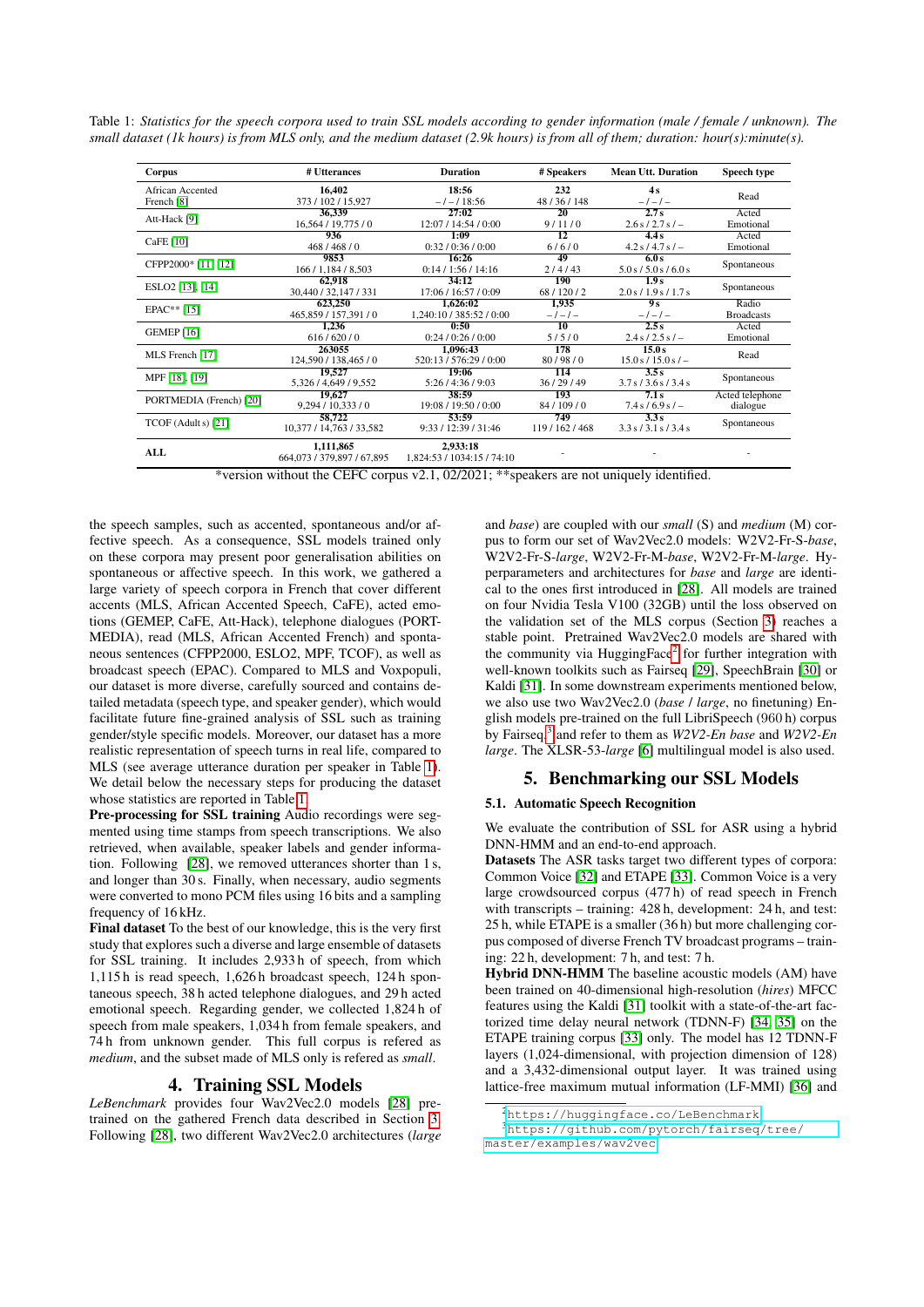Table 2: *ASR results (WER,%) on the ETAPE corpus for hybrid DNN-HMM acoustic models with TDNN-F topology.*

| <b>Language Model</b> |       | <b>ETAPE</b> | ESTER-1.2 + EPAC |       |  |
|-----------------------|-------|--------------|------------------|-------|--|
| <b>Features</b>       | Dev   | <b>Test</b>  | Dev              | Test  |  |
| hires MFCC            | 39.28 | 40.89        | 35.60            | 37.73 |  |
| W2V2-Fr-M-large       | 32.19 | 33.87        | 28.53            | 30.77 |  |
| W2V2-En-large         | 39.93 | 42.30        | 36.18            | 38.75 |  |
| XLSR-53-large         | 36.36 | 38.19        | 32.81            | 35.17 |  |

cross-entropy criteria. Speed and volume perturbations have been applied for data augmentation. We used a similar topology to train three other systems with different types of input features extracted by W2V2-Fr-M-*large*, W2V2-En-*large* [28], and XLSR-53-*large* models. 100-dimensional speaker i-vectors were appended to the input features for all the models. Two trigram LMs were used in evaluation: (1) a larger one with a 82k vocabulary and (2) a smaller one trained on ETAPE training data only with a 17.5k vocabulary.

End-to-End Our end-to-end system is defined with the Speech-Brain toolkit [30] using an encoder/decoder architecture with attention: the encoder is a Convolutionnal Recurrent Deep Neural Network CRDNN (VGG + RNN + DNN), and the decoder is a joint CTC/Attention LSTM neural network. When used with the Wav2Vec2.0 features (same from hybrid DNN-HMM ASR experiments), the CNN blocks are removed from the CDRNN encoder. For end-to-end ASR experiments, the neural network output corresponds to 500 byte pair encoding (BPE) units [37] computed on the manual transcriptions of the respective training datasets. No additional language model is used in these experiments, neither data augmentation. For comparison purposes, we also use 80-dimension log Mel filterbank (MFB) features.

Results The WER results on the ETAPE development and test data sets for the hybrid DNN-HMM models are given in Table 2. Among the models trained on SSL features, two models provide improvement over the baseline AM trained on MFCC features: the model trained on XLSR-53 features (7–8% of relative WER reduction) and the model trained on W2V2-Fr-M-*large* features (17–20% of relative WER reduction). To our knowledge, this is the first time SSL features are used for hybrid DNN-HMM ASR. Actually, the hybrid DNN-HMM ASR system is much better than its end-to-end counterpart on ETAPE (see next paragraph). This is partly due to the use of speaker adaptation (ivectors) and hand-crafted pronunciation dictionary which might be particularly beneficial to the hybrid DNN-HMM system, compared to end-to-end ASR, for the low resource ETAPE task.

Table 3 presents the results achieved with end-to-end ASR on Common Voice 6.1 and on ETAPE datasets. On the ETAPE, filterbank parameters (MFB) got significanly the best results, while on Common Voice, W2V2-Fr-M-*large* is very close. In all (hybrid and end-to-end) ASR experiments, among the wav2vec models, W2V2-Fr-M-*large* got the best results.

#### 5.2. Spoken Language Understanding

Dataset The MEDIA corpus [38, 39] is used for the French SLU benchmark. The corpus is made up of 12,908 utterances (41.5 h) for training, 1,259 utterances (3.5 h) for development and 3,005 utterances (11.3 h) for test.

Model Our end-to-end model has a pyramidal LSTM encoder similar to [40]. The decoder integrates, in addition to the usual attention mechanism for attending the encoder hidden states, an attention mechanism for attending all previous decoder prediction's embeddings, instead of just the previous one [41]. We use

Table 3: *End-to-end ASR results (WER,%) on Common Voice and ETAPE corpora.* (∗) *means the training algorithm did not converge to a WER smaller than 100%.*

| Corpus          |       | <b>CommonVoice</b> | <b>ETAPE</b> |       |  |
|-----------------|-------|--------------------|--------------|-------|--|
| <b>Features</b> | Dev   | <b>Test</b>        | Dev          | Test  |  |
| MFR             | 20.19 | 23.40              | 54.55        | 56.17 |  |
| W2V2-Fr-M-large | 20.23 | 24.06              | 55.56        | 57.04 |  |
| W2V2-En-large   | 34.07 | 37.29              | 98.79        | 99.10 |  |
| XLSR-53-large   | 30.07 | 32.72              | $(*)$        | $(*)$ |  |

an incremental training strategy similar to [39], by first training an ASR model from scratch which is used to initialize parameters of a SLU model using a simple linear layer as decoder; and then using this simple SLU to initialize parameters of our final SLU model, which uses a LSTM decoder. The model, which is implemented using *Fairseq* [29], has the same settings as [39] to allow direct and fair comparison.

Results for ASR and SLU obtained with different speech representations are shown in Table 4, and they are given in terms of Word Error Rate (WER) and Concept Error Rate (CER) respectively, which is computed the same way as WER but on concept sequences. The ASR results are included because we use tokenlevel models (ASR) to pre-initialize SLU models. The ⊕ symbol is used for separating Encoder and Decoder names: *Kheops* is the pyramidal encoder inspired from [40], *Basic* is the linear decoder, and *LSTM* is the more advanced LSTM decoder. For ASR, using SSL features as input resulted in an impressive drop in WER, even when using English SSL models. At best, we achieve a WER of 11.77% on the development data with the W2V2-Fr-M-*large* features. SLU results (*SLU decoding* in Table 4) follow the same trend. The best performance is obtained again with W2V2-Fr-M-*large* features, with a CER of 18.54 on the development data. This result improves previous work by almost 5 points (23.39 vs. 18.54), and stands as the new stateof-the-art result using only MEDIA training data for learning SLU models. Better results have been obtained in [42, 43] by using more transcribed and annotated data, in addition to the MEDIA corpus, via transfer learning.

#### 5.3. Speech-to-text Translation

Automatic speech-to-text translation (AST) consists in translating a speech utterance in a source language to a text in a target language. In this work, we are interested in translating from French to another language. Datasets We selected subsets having French as the source language in two large multilingual speech corpora: CoVoST-2 [44] and multilingual TEDx [45]. Our benchmark covers translation directions from French to three target languages, English (en), Portugese (pt), and Spanish (es), with following training sizes: 50 h (TEDx/en), 38 h (TEDx/es), 25 h (TEDx/pt), and 180 h (CoVoST2/en).

Features We compared models using 80-dimensional MFB features and SSL representations. In addition to the four French Wav2Vec2.0 models trained in Section 4, we also considered the following off-the-shelf models: English [28] (W2V2- En-*base/large*), French [7] (W2V2-Fr-VP-*base/large*), and the multilingual model XLSR-53 [6] (XLSR-53-*large*). For a fair comparison, we did not use additional data augmentation technique nor ASR encoder pre-training in the experiments.

Models We trained Transformer [46] models using the FAIRSEQ S2T toolkit [47], and using a small architecture with 12-layers encoder, 6-layers decoder, and hidden dimension  $D = 256$ . For models using SSL features, we inserted a block of Linear-ReLU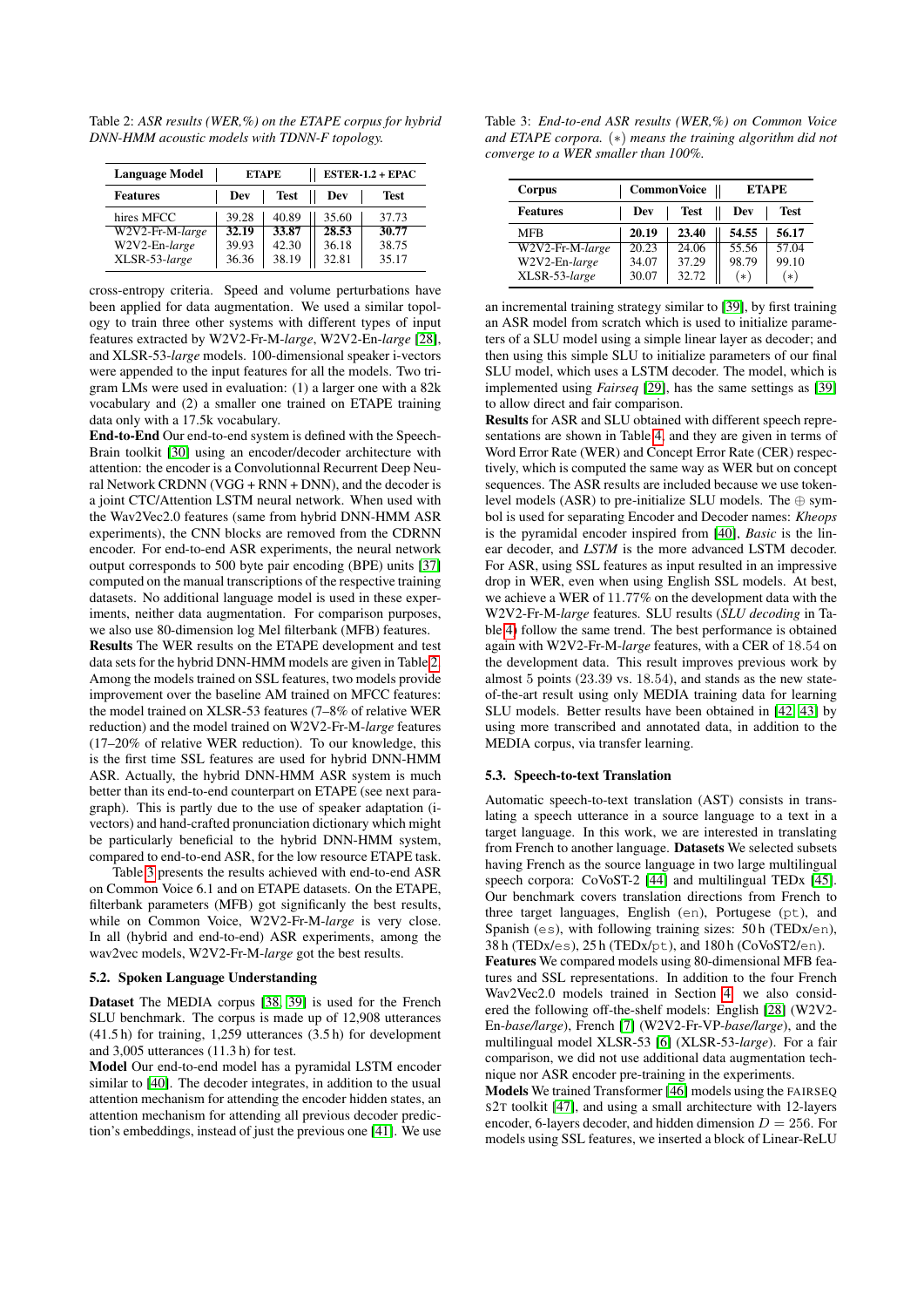Table 4: *End-to-end SLU results on the MEDIA corpus.*

| <b>Model</b>                        | Dev             | <b>Test</b> |       |  |  |  |  |  |
|-------------------------------------|-----------------|-------------|-------|--|--|--|--|--|
| Token decoding (Word Error Rate %)  |                 |             |       |  |  |  |  |  |
| [39] $Seq$                          | spectrogram     | 29.42       | 28.71 |  |  |  |  |  |
| Kheops⊕Basic                        | spectrogram     | 36.25       | 37.12 |  |  |  |  |  |
| Kheops⊕LSTM                         | spectrogram     | 35.37       | 35.98 |  |  |  |  |  |
| Kheops⊕Basic                        | W2V2-En-base    | 19.80       | 21.78 |  |  |  |  |  |
| Kheops⊕Basic                        | W2V2-En-large   | 24.44       | 26.96 |  |  |  |  |  |
| Kheops⊕Basic                        | W2V2-Fr-S-base  | 23.11       | 25.22 |  |  |  |  |  |
| Kheops⊕Basic                        | W2V2-Fr-S large | 18.48       | 19.92 |  |  |  |  |  |
| Kheops⊕Basic                        | W2V2-Fr-M-base  | 14.97       | 16.37 |  |  |  |  |  |
| Kheops⊕Basic                        | W2V2-Fr-M large | 11.77       | 12.85 |  |  |  |  |  |
| Kheops⊕Basic                        | XLSR-53-large   | 14.98       | 15.74 |  |  |  |  |  |
| SLU decoding (Concept Error Rate %) |                 |             |       |  |  |  |  |  |
| $[39]$ Seq                          | spectrogram     | 28.11       | 27.52 |  |  |  |  |  |
| $[39]$ XT                           | spectrogram     | 23.39       | 24.02 |  |  |  |  |  |
| Kheops⊕Basic                        | spectrogram     | 39.66       | 40.76 |  |  |  |  |  |
| Kheops⊕Basic +token                 | spectrogram     | 34.38       | 34.74 |  |  |  |  |  |
| Kheops⊕LSTM +SLU                    | spectrogram     | 33.63       | 34.76 |  |  |  |  |  |
| Kheops⊕LSTM                         | W2V2-En-base    | 26.31       | 26.11 |  |  |  |  |  |
| Kheops⊕LSTM                         | W2V2-En-large   | 28.38       | 28.57 |  |  |  |  |  |
| Kheops⊕LSTM                         | W2V2-Fr-S-base  | 26.16       | 26.69 |  |  |  |  |  |
| Kheops⊕LSTM                         | W2V2-Fr-S large | 22.53       | 23.03 |  |  |  |  |  |
| Kheops⊕LSTM                         | W2V2-Fr-M-base  | 22.56       | 22.24 |  |  |  |  |  |
| Kheops⊕LSTM                         | W2V2-Fr-M-large | 18.54       | 18.62 |  |  |  |  |  |
| Kheops⊕LSTM                         | XLSR-53-large   | 20.34       | 19.73 |  |  |  |  |  |

Table 5: *AST results (BLEU) on dev/valid and test sets of CoVoST-2 (CV2) and multilingual TEDx (mTEDx).*

|                       | Dev/Valid data |      |      |      | Test data |      |      |      |
|-----------------------|----------------|------|------|------|-----------|------|------|------|
| <b>Input features</b> | CV2<br>mTEDx   |      |      | CV2  | mTEDx     |      |      |      |
|                       | en             | en   | es   | pt   | en        | en   | es   | pt   |
| <b>MFB</b>            | 23.37          | 1.14 | 0.84 | 0.49 | 22.66     | 1.33 | 0.98 | 0.68 |
| W2V2-En-base          | 19.24          | 0.90 | 0.65 | 0.43 | 18.19     | 0.88 | 0.34 | 0.27 |
| W2V2-En-large         | 17.07          | 0.75 | 0.61 | 0.45 | 16.45     | 0.85 | 0.67 | 0.32 |
| W2V2-Fr-S-base        | 19.86          | 2.64 | 0.49 | 0.50 | 19.04     | 1.66 | 0.67 | 0.61 |
| W2V2-Fr-S-large       | 19.62          | 5.12 | 4.62 | 2.06 | 18.61     | 2.97 | 3.19 | 2.25 |
| W2V2-Fr-M-base        | 19.47          | 6.98 | 1.87 | 0.63 | 18.32     | 6.37 | 1.99 | 0.54 |
| W2V2-Fr-M-large       | 20.17          | 9.35 | 7.72 | 1.58 | 19.35     | 6.76 | 6.63 | 1.63 |
| W2V2-Fr-VP-base       | 18.44          | 0.81 | 0.45 | 0.56 | 17.40     | 0.89 | 0.58 | 0.75 |
| W2V2-Fr-VP-large      | 20.72          | 7.43 | 4.66 | 0.43 | 19.88     | 5.39 | 3.62 | 0.49 |
| XLSR-53-large         | 20.54          | 0.59 | 0.41 | 0.49 | 19.93     | 0.44 | 0.62 | 0.29 |

before convolutional layers not only to reduce the number of parameters [48], but also because we preliminary observed improved performance with this block.

Results shown in Table 5 highlight the benefit of SSL features only in medium and low-resource settings, namely mTEDx: our W2V2-Fr-M-*large* produces the best results across all language pairs, except for pt which is too low-resourced to obtain decent BLEU whatever the features used. In the higher-resource scenario (CV2), however, the best-performing SSL features are still 2.65 BLEU point below the MFB ones.

## 5.4. Automatic Emotion Recognition

Automatic emotion recognition aims at detecting human's apparent emotions from sensors such as microphones and cameras. Affective computing has many useful applications in the domain of health, education, art and entertainment.

Datasets We used the RECOLA dataset [49], which contains 3.8 h of noise-free recordings of spontaneous interactions between French-speaking subjects solving a collaborative task in

|  |  |  | Table 6: AER results (Concordance Correlation Coefficient of |  |
|--|--|--|--------------------------------------------------------------|--|
|  |  |  | emotion predictions) on the RECOLA and AlloSat test sets.    |  |

|               | Corpus         | <b>RECOLA</b>  | <b>AlloSat</b> |                     |
|---------------|----------------|----------------|----------------|---------------------|
| Model         | <b>Feature</b> | <b>Arousal</b> | <b>Valence</b> | <b>Satisfaction</b> |
| Linear-Tanh   | <b>MFB</b>     | 0.192          | 0.075          | 0.065               |
| Linear-Tanh   | W2V2-Fr-M-base | 0.385          | 0.090          | 0.193               |
| Linear-Tanh   | W2V2-En-large  | 0.328          | $-0.005$       | 0.075               |
| Linear-Tanh   | XLSR-53-large  | 0.155          | 0.024          | 0.093               |
| <b>GRU-32</b> | <b>MFB</b>     | 0.654          | 0.252          | 0.437               |
| <b>GRU-32</b> | W2V2-Fr-M-base | 0.767          | 0.376          | 0.507               |
| <b>GRU-32</b> | W2V2-En-large  | 0.629          | $-0.032$       | 0.334               |
| <b>GRU-32</b> | XLSR-53-large  | 0.605          | 0.320          | 0.446               |
| <b>GRU-64</b> | <b>MFB</b>     | 0.712          | 0.307          | 0.400               |
| <b>GRU-64</b> | W2V2-Fr-M-base | 0.760          | 0.352          | 0.507               |
| <b>GRU-64</b> | W2V2-En-large  | 0.635          | 0.015          | 0.367               |
| <b>GRU-64</b> | XLSR-53-large  | 0.585          | 0.280          | 0.434               |

remote condition – training, development and test partitions include each one third of the data, and AlloSat [50], a more recent corpus containing 37 h of real-life call center conversations in French – training: 25.6 h, development: 5.8 h, and test: 6.0 h. Both datasets are annotated by several annotators using timecontinuous dimensions which are averaged to define an emotion *gold-standard*: arousal (from passive to active) and valence (from negative to positive) for RECOLA, and a dimensional axis ranging from frustration to satisfaction for AlloSat.

Features We extracted 40-dimensional MFB features that were standardized to zero mean and unit standard deviation according to the training set, and SSL features that were pre-processed by a normalisation layer. Annotations were resampled to match the sampling frequency of the features, which was 100 Hz for MFB and 50 Hz for the Wav2Vec models.

Models We used a simple model based on a linear layer mapping features to one emotional dimension, followed by a *Linear-Tanh* function. The other model is a 1-layer GRU with the hidden layer  $D = [32, 64]$ , followed by the Linear-Tanh function. Adam optimiser was used and patience was set to 15 epochs, and the Concordance Correlation Coefficient [51] was used as loss function to train the models as in [52, 53].

Results Best results are obtained by our W2V2-Fr-M-*base* representation on valence, satisfaction and arousal, c. f. Table 6. With a simpler model, best scores are also achieved on both data sets with the Wav2Vec features, meaning that SSL representations are rich enough to be used with a simple regressor, even for low-quality speech signals (telephone conversations).

### 6. Discussion

After training our own SSL models for French, we evaluated them for four speech tasks (ASR, SLU, AST, and AER) using different architectures (shallow and deep architectures, end-toend or not). The learnt SSL models are particularly beneficial for lower resource tasks (SLU, AST/TEDx, AER) or with simpler NN architectures (AER) but they sometimes fail providing a benefit compared to MFB or MFCCs (End-to-end ASR). Finetuning of SSL models could probably help bridging the gap remaining for some tasks, but we used SSL features 'as they are' for this paper. Furthermore, efficient data augmentations techniques for Mel Filterbanks such as *SpecAugment* were disabled here to provide a comparison with SSL features, so we should highlight that we did not make the best of our Mel Filterbanks. All of these remarks and findings advocate for more exhaustive and reliable evaluations to assess the real impact of SSL for speech systems. We hope that decentralized projects such as *LeBenchmark* will contribute to this goal.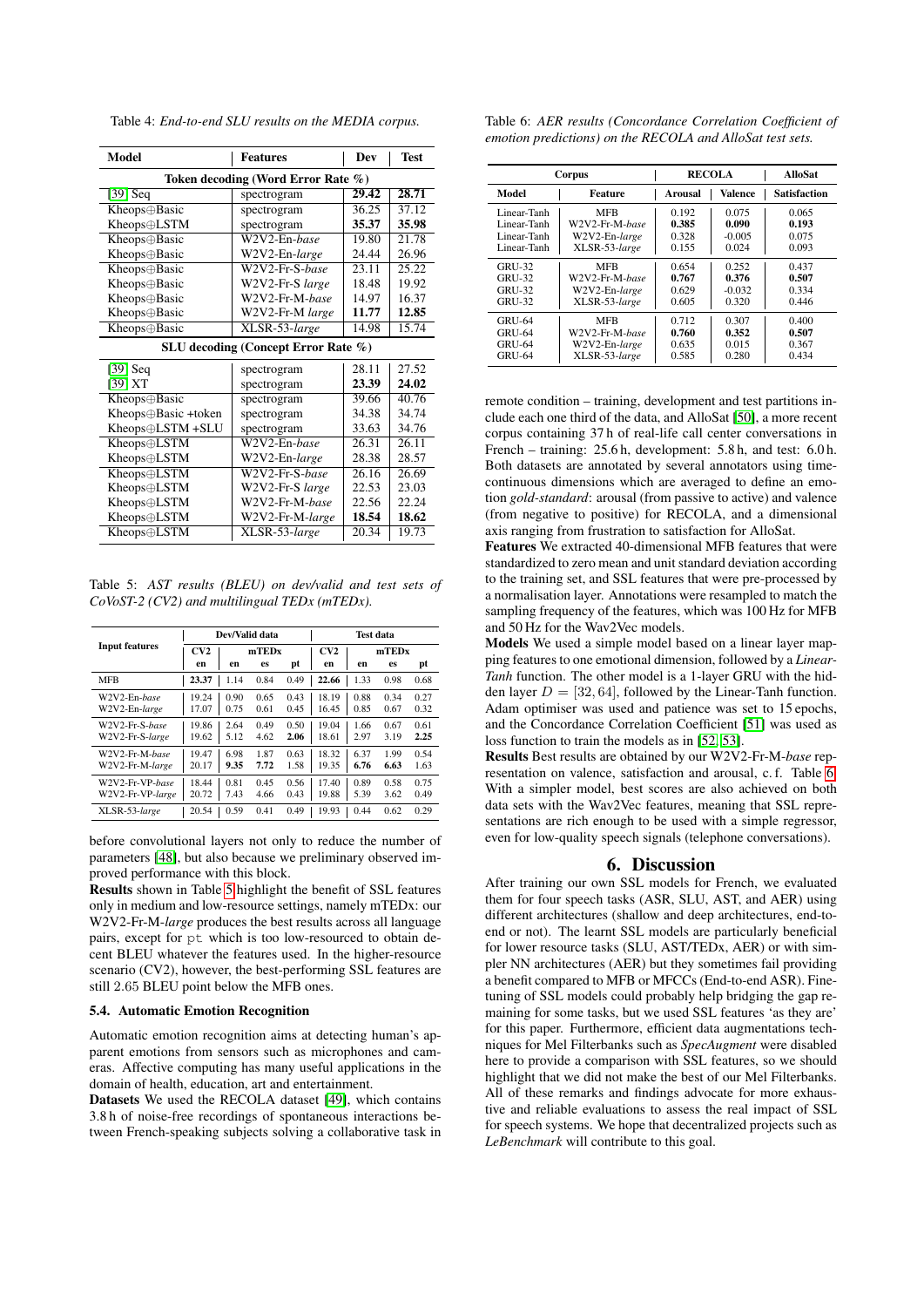## 7. Acknowledgements

This work was performed using HPC resources from GENCI-IDRIS (Grant 2020-A0091012047). It was also partially supported by MIAI@Grenoble-Alpes (ANR-19-P3IA-0003) and partially funded by the European Commission through the SELMA project under grant number 957017.

## 8. References

- [1] P. Bachman *et al.*, "Learning representations by maximizing mutual information across views," in *NeurIPS*, 2019.
- [2] T. Chen *et al.*, "A simple framework for contrastive learning of visual representations," in *PMLR*, 2020.
- [3] J. Devlin *et al.*, "BERT: pre-training of deep bidirectional transformers for language understanding," *NAACL-HLT*, 2018.
- [4] A. Baevski *et al.*, "Effectiveness of self-supervised pre-training for speech recognition," in *ICASSP*, 2020.
- [5] K. Kawakami *et al.*, "Learning robust and multilingual speech representations," in *EMNLP*, 2020.
- [6] A. Conneau *et al.*, "Unsupervised cross-lingual representation learning for speech recognition," *arXiv:2006.13979*, 2020.
- [7] C. Wang *et al.*, "Voxpopuli: A large-scale multilingual speech corpus for representation learning, semi-supervised learning and interpretation," *arXiv:2101.00390*, 2021.
- [8] "African accented french, slr57," 2003, type: dataset, https://www.openslr.org/57/.
- [9] C. Le Moine and N. Obin, "Att-HACK: An Expressive Speech Database with Social Attitudes," in *Speech Prosody*, 2020.
- [10] P. Gournay et al., "A Canadian French emotional speech dataset," in *MMSys*, 2018.
- [11] S. Branca-Rosoff et al., "Discours sur la ville. Présentation du Corpus de Français parlé Parisien des années 2000 (CFPP2000)," 2012, http://cfpp2000.univ-paris3.fr/CFPP2000.pdf.
- [12] "Discours sur la ville. Corpus de Français Parlé Parisien des années 2000 (CFPP2000)," http://cfpp2000.univ-paris3.fr/.
- [13] I. Eshkol-Taravella *et al.*, "Un grand corpus oral "disponible" : le corpus d'Orléans 1968-2012," Ressources Linguistiques Libres -*TAL*, 2011.
- $[14]$  "Eslo, enquêtes sociolinguistiques à orléans," http://eslo.humanum.fr/index.php.
- [15] Y. Estève et al., "The EPAC Corpus: Manual and Automatic Annotations of Conversational Speech in French Broadcast News," in *LREC*, 2010.
- [16] T. Bänziger *et al.*, "Introducing the Geneva multimodal expression corpus for experimental research on emotion perception," *Emotion*, 2012.
- [17] P. Vineel *et al.*, "MLS: A large-scale multilingual dataset for speech research," *ArXiv:2012.03411*, 2020.
- [18] G. Françoise, "Les parlers jeunes dans l'île-de-France multiculturelle," *Paris and Gap, Ophrys*, 2017.
- [19] "Mpf," 2019, https://hdl.handle.net/11403/mpf/v3, ORTOLANG (Open Resources and TOols for LANGuage) –www.ortolang.fr.
- [20] F. Lefèvre et al., "Robustesse et portabilités multilingue et multidomaines des systèmes de compréhension de la parole : le projet PortMedia," in *JEP-TALN-RECITAL*, 2012.
- [21] ATILF, "TCOF : Traitement de corpus oraux en français," 2020, https://hdl.handle.net/11403/tcof/v2.1, ORTOLANG (Open Resources and TOols for LANGuage) –www.ortolang.fr.
- [22] M. E. Peters *et al.*, "Deep contextualized word representations," *NAACL-HLT*, 2018.
- [23] Y. Chung *et al.*, "An unsupervised autoregressive model for speech representation learning," in *Interspeech*, 2019.
- [24] Y. Chung and J. Glass, "Improved speech representations with multi-target autoregressive predictive coding," *arXiv:2004.05274*, 2020.
- [25] S. Schneider et al., "wav2vec: Unsupervised Pre-Training for Speech Recognition," in *Interspeech*, 2019.
- [26] Y. Chung and J. Glass, "Generative pre-training for speech with autoregressive predictive coding," in *ICASSP*, 2020.
- [27] M. Rivière et al., "Unsupervised pretraining transfers well across languages," in *ICASSP*, 2020.
- [28] A. Baevski *et al.*, "wav2vec 2.0: A framework for self-supervised learning of speech representations," *arXiv:2006.11477*, 2020.
- [29] M. Ott *et al.*, "fairseq: A fast, extensible toolkit for sequence modeling," in *NAACL-HLT: Demonstrations*, 2019.
- [30] M. Ravanelli *et al.*, "Speechbrain," [https://github.com/](https://github.com/speechbrain/speechbrain) [speechbrain/speechbrain,](https://github.com/speechbrain/speechbrain) 2021.
- [31] D. Povey *et al.*, "The Kaldi speech recognition toolkit," 2011.
- [32] R. Ardila *et al.*, "Common voice: A massively-multilingual speech corpus," in *LREC*, 2020.
- [33] G. Gravier *et al.*, "The ETAPE corpus for the evaluation of speech-based TV content processing in the French language," in *LREC*, 2012.
- [34] D. Povey *et al.*, "Semi-orthogonal low-rank matrix factorization for deep neural networks," in *Interspeech*, 2018.
- [35] V. Peddinti *et al.*, "A time delay neural network architecture for efficient modeling of long temporal contexts," in *Interspeech*, 2015.
- [36] D. Povey, Peddinti, and other, "Purely sequence-trained neural networks for asr based on lattice-free mmi." in *Interspeech*, 2016.
- [37] R. Sennrich, B. Haddow, and A. Birch, "Neural machine translation of rare words with subword units," in *ACL*, 2016.
- [38] H. Bonneau-Maynard et al., "Results of the french evalda-media evaluation campaign for literal understanding," in *LREC*, 2006.
- [39] M. Dinarelli *et al.*, "A data efficient end-to-end spoken language understanding architecture," in *ICASSP*, Spain, 2020.
- [40] W. Chan *et al.*, "Listen, attend and spell: A neural network for large vocabulary conversational speech recognition," in *ICASSP*, 2016.
- [41] D. Bahdanau et al., "Neural machine translation by jointly learning to align and translate," *CoRR*, 2014.
- [42] A. Caubrière et al., "Curriculum-Based Transfer Learning for an Effective End-to-End Spoken Language Understanding and Domain Portability," in *Proc. Interspeech 2019*, 2019, pp. 1198–1202. [Online]. Available: [http://dx.doi.org/10.21437/](http://dx.doi.org/10.21437/Interspeech.2019-1832) [Interspeech.2019-1832](http://dx.doi.org/10.21437/Interspeech.2019-1832)
- [43] N. Tomashenko et al., "Recent advances in end-to-end spoken language understanding," in *International Conference on Statistical Language and Speech Processing*. Springer, 2019, pp. 44–55.
- [44] C. Wang, A. Wu, and J. Pino, "Covost 2 and massively multilingual speech-to-text translation," *arXiv e-prints*, pp. arXiv–2007, 2020.
- [45] E. Salesky *et al.*, "The multilingual TED<sub>x</sub> corpus for speech recognition and translation," 2021.
- [46] A. Vaswani *et al.*, "Attention is all you need," in *NIPS*, 2017.
- [47] C. Wang *et al.*, "fairseq S2T: Fast speech-to-text modeling with fairseq," *arXiv preprint arXiv:2010.05171*, 2020.
- [48] H. Nguyen, F. Bougares, N. Tomashenko, Y. Estève, and L. Besacier, "Investigating self-supervised pre-training for end-to-end speech translation," in *ICML*, 2020.
- [49] F. Ringeval *et al.*, "Introducing the RECOLA Multimodal Corpus of Remote Collaborative and Affective Interactions," in *Emo-SPACE, FG*, 2013.
- [50] M. Macary *et al.*, "AlloSat: A new call center French corpus for satisfaction and frustration analysis," in *LREC*, 2020.